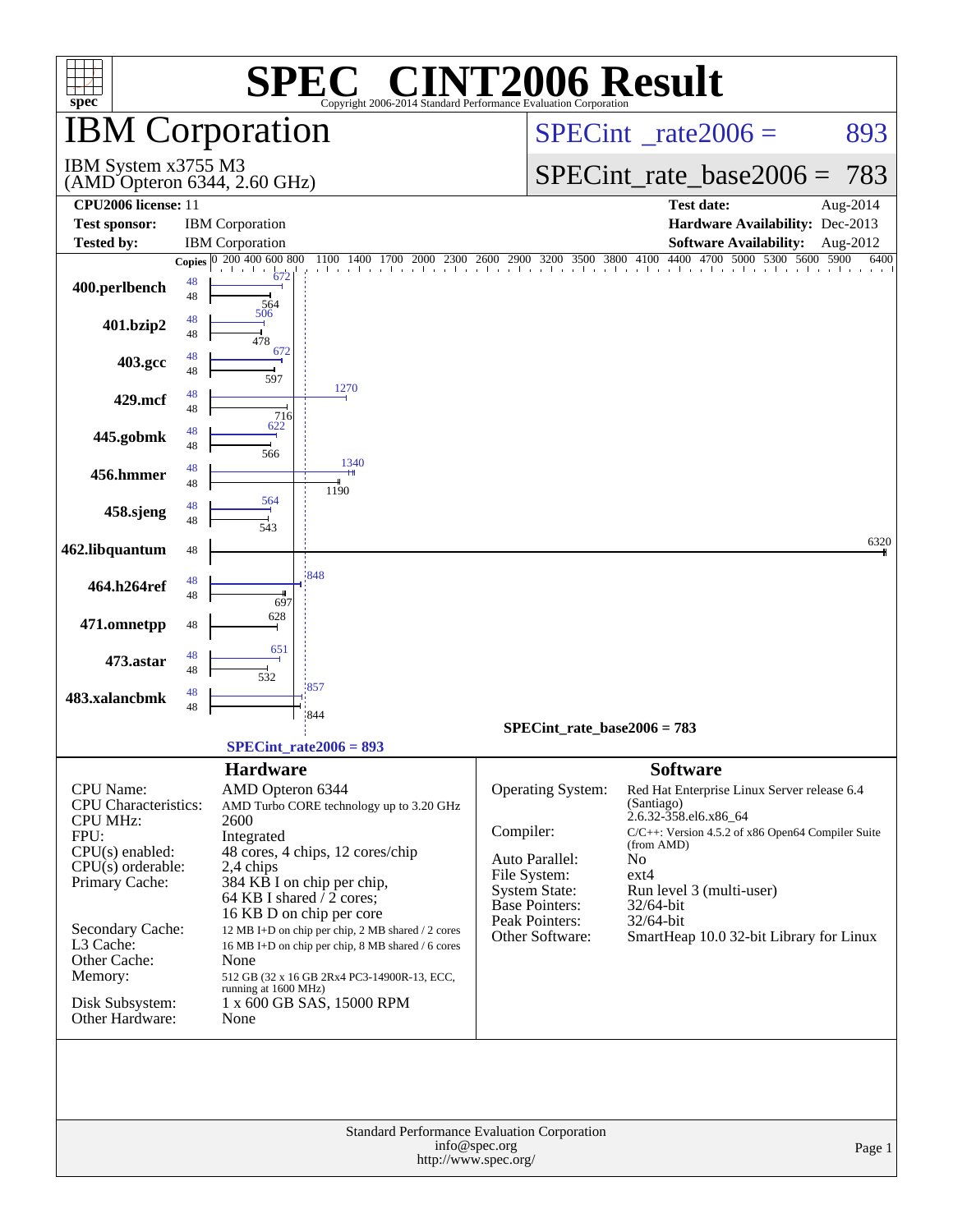

## IBM Corporation

SPECint rate $2006 = 893$ 

#### IBM System x3755 M3

(AMD Opteron 6344, 2.60 GHz)

[SPECint\\_rate\\_base2006 =](http://www.spec.org/auto/cpu2006/Docs/result-fields.html#SPECintratebase2006) 783

**[CPU2006 license:](http://www.spec.org/auto/cpu2006/Docs/result-fields.html#CPU2006license)** 11 **[Test date:](http://www.spec.org/auto/cpu2006/Docs/result-fields.html#Testdate)** Aug-2014 **[Test sponsor:](http://www.spec.org/auto/cpu2006/Docs/result-fields.html#Testsponsor)** IBM Corporation **[Hardware Availability:](http://www.spec.org/auto/cpu2006/Docs/result-fields.html#HardwareAvailability)** Dec-2013 **[Tested by:](http://www.spec.org/auto/cpu2006/Docs/result-fields.html#Testedby)** IBM Corporation **[Software Availability:](http://www.spec.org/auto/cpu2006/Docs/result-fields.html#SoftwareAvailability)** Aug-2012

#### **[Results Table](http://www.spec.org/auto/cpu2006/Docs/result-fields.html#ResultsTable)**

|                                                                                                          | <b>Base</b>   |                |              |                |             |                | <b>Peak</b>      |               |                |              |                |              |                |              |
|----------------------------------------------------------------------------------------------------------|---------------|----------------|--------------|----------------|-------------|----------------|------------------|---------------|----------------|--------------|----------------|--------------|----------------|--------------|
| <b>Benchmark</b>                                                                                         | <b>Copies</b> | <b>Seconds</b> | <b>Ratio</b> | <b>Seconds</b> | Ratio       | <b>Seconds</b> | Ratio            | <b>Copies</b> | <b>Seconds</b> | <b>Ratio</b> | <b>Seconds</b> | <b>Ratio</b> | <b>Seconds</b> | <b>Ratio</b> |
| 400.perlbench                                                                                            | 48            | 831            | 564          | 840            | 558I        | 828            | 566 <sub>l</sub> | 48            | 698            | 672          | 700            | 670          | 698            | 672          |
| 401.bzip2                                                                                                | 48            | 974            | 475          | 968            | 478         | 968            | 479              | 48            | 916            | 506          | 917            | 505          | 915            | 506          |
| $403.\mathrm{gcc}$                                                                                       | 48            | 643            | 601          | 649            | 595         | 647            | 597              | 48            | 575            | 672          | 575            | 672          | 578            | 669          |
| $429$ .mcf                                                                                               | 48            | 611            | 716          | 611            | 717         | 611            | 716              | 48            | 344            | 1270         | 344            | 1270         | 344            | 1270         |
| $445$ .gobmk                                                                                             | 48            | 890            | 565          | 889            | 566         | 888            | 567              | 48            | 809            | 622          | 809            | 622          | 810            | 622          |
| 456.hmmer                                                                                                | 48            | 369            | 1210         | 375            | <b>1190</b> | 375            | 1190             | 48            | 345            | 1300         | 335            | 1340         | 332            | 1350         |
| $458$ .sjeng                                                                                             | 48            | 1068           | 544          | 1069           | 543         | 1069           | 543              | 48            | 1030           | 564          | 1030           | 564          | 1029           | 564          |
| 462.libquantum                                                                                           | 48            | 157            | 6320         | 157            | 6340        | 158            | 6310             | 48            | 157            | 6320         | 157            | 6340         | 158            | 6310         |
| 464.h264ref                                                                                              | 48            | 1518           | 700          | 1556           | 683         | 1523           | 697              | 48            | 1262           | 842          | 1253           | 848          | 1252           | 849          |
| 471.omnetpp                                                                                              | 48            | 478            | 628          | 478            | 627         | 477            | 629              | 48            | 478            | 628          | 478            | 627          | 477            | 629          |
| $473$ . astar                                                                                            | 48            | 633            | 532          | 633            | 533         | 633            | 532              | 48            | 518            | 651          | 519            | 649          | 517            | 652          |
| 483.xalancbmk                                                                                            | 48            | 392            | 846          | 393            | 843         | 393            | 844              | 48            | 386            | 857          | 386            | 857          | 386            | 858          |
| Results appear in the order in which they were run. Bold underlined text indicates a median measurement. |               |                |              |                |             |                |                  |               |                |              |                |              |                |              |

#### **[Submit Notes](http://www.spec.org/auto/cpu2006/Docs/result-fields.html#SubmitNotes)**

The config file option 'submit' was used. 'numactl' was used to bind copies to the cores. See the configuration file for details.

#### **[Operating System Notes](http://www.spec.org/auto/cpu2006/Docs/result-fields.html#OperatingSystemNotes)**

'ulimit -s unlimited' was used to set environment stack size 'ulimit -l 2097152' was used to set environment locked pages in memory limit

Set transparent\_hugepage=never as a boot parameter in /boot/grub/menu.lst

Set vm/nr\_hugepages=43008 in /etc/sysctl.conf mount -t hugetlbfs nodev /mnt/hugepages

#### **[Platform Notes](http://www.spec.org/auto/cpu2006/Docs/result-fields.html#PlatformNotes)**

 BIOS setting: Operating Mode set to Performance Sysinfo program /home/SPECcpu-20120821-amd1206/Docs/sysinfo-rev6818 \$Rev: 6818 \$ \$Date:: 2012-07-17 #\$ 5569a0425e2ad530534e4c79a46e4d28 running on x3755M3 Thu Aug 14 05:17:22 2014

 This section contains SUT (System Under Test) info as seen by some common utilities. To remove or add to this section, see: <http://www.spec.org/cpu2006/Docs/config.html#sysinfo>

From /proc/cpuinfo

Continued on next page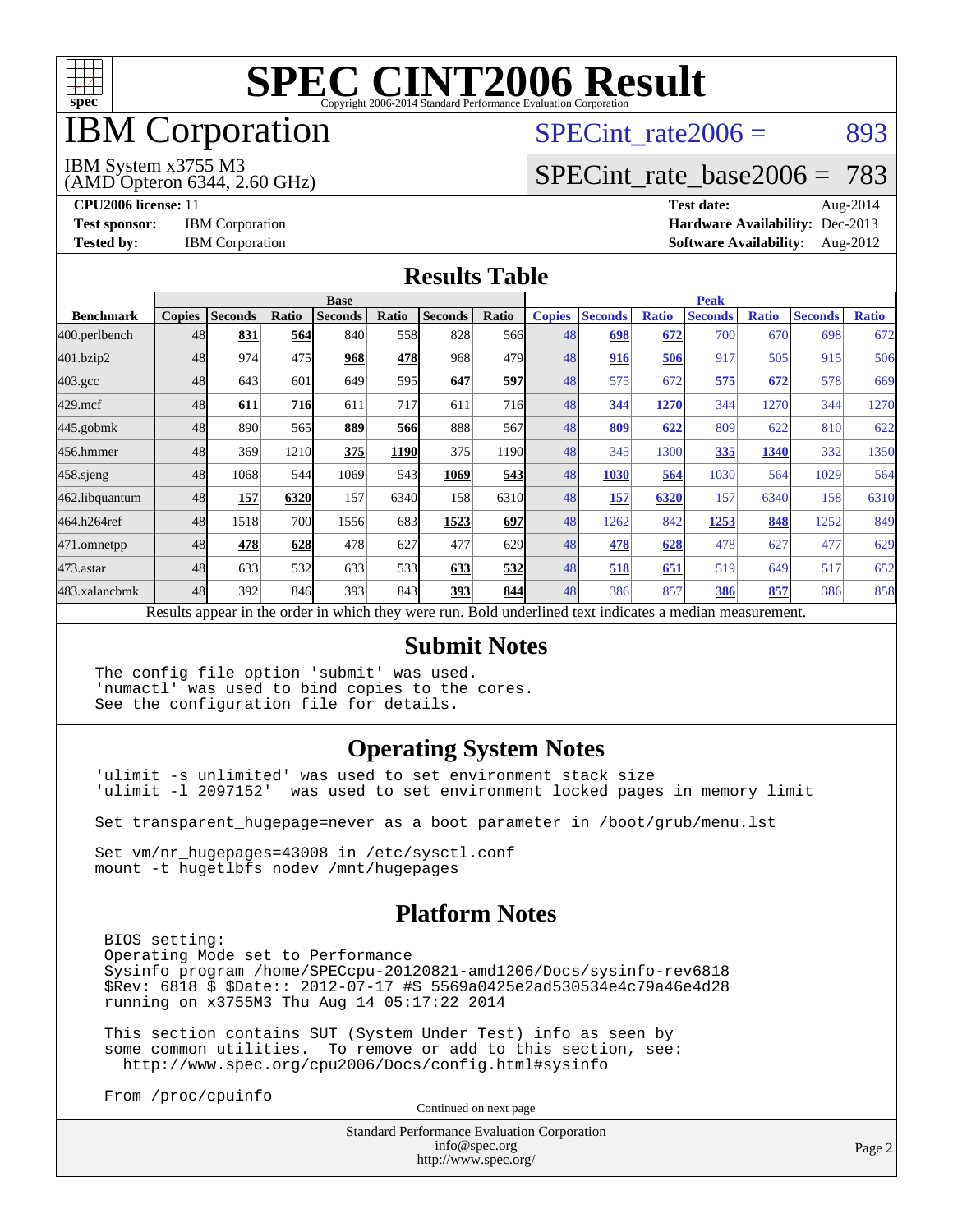

IBM Corporation

SPECint rate $2006 = 893$ 

(AMD Opteron 6344, 2.60 GHz) IBM System x3755 M3

[SPECint\\_rate\\_base2006 =](http://www.spec.org/auto/cpu2006/Docs/result-fields.html#SPECintratebase2006) 783

**[CPU2006 license:](http://www.spec.org/auto/cpu2006/Docs/result-fields.html#CPU2006license)** 11 **[Test date:](http://www.spec.org/auto/cpu2006/Docs/result-fields.html#Testdate)** Aug-2014 **[Test sponsor:](http://www.spec.org/auto/cpu2006/Docs/result-fields.html#Testsponsor)** IBM Corporation **[Hardware Availability:](http://www.spec.org/auto/cpu2006/Docs/result-fields.html#HardwareAvailability)** Dec-2013 **[Tested by:](http://www.spec.org/auto/cpu2006/Docs/result-fields.html#Testedby)** IBM Corporation **[Software Availability:](http://www.spec.org/auto/cpu2006/Docs/result-fields.html#SoftwareAvailability)** Aug-2012

#### **[Platform Notes \(Continued\)](http://www.spec.org/auto/cpu2006/Docs/result-fields.html#PlatformNotes)**

 model name : AMD Opteron(tm) Processor 6344 4 "physical id"s (chips) 48 "processors" cores, siblings (Caution: counting these is hw and system dependent. The following excerpts from /proc/cpuinfo might not be reliable. Use with caution.) cpu cores : 6 siblings : 12 physical 0: cores 0 1 2 3 4 5 physical 1: cores 0 1 2 3 4 5 physical 2: cores 0 1 2 3 4 5 physical 3: cores 0 1 2 3 4 5 cache size : 2048 KB From /proc/meminfo MemTotal: 529379188 kB<br>HugePages Total: 43008 HugePages\_Total: 43008 Hugepagesize: 2048 kB /usr/bin/lsb\_release -d Red Hat Enterprise Linux Server release 6.4 (Santiago) From /etc/\*release\* /etc/\*version\* redhat-release: Red Hat Enterprise Linux Server release 6.4 (Santiago) system-release: Red Hat Enterprise Linux Server release 6.4 (Santiago) system-release-cpe: cpe:/o:redhat:enterprise\_linux:6server:ga:server uname -a: Linux x3755M3 2.6.32-358.el6.x86\_64 #1 SMP Tue Jan 29 11:47:41 EST 2013 x86\_64 x86\_64 x86\_64 GNU/Linux run-level 3 Aug 12 16:16 SPEC is set to: /home/SPECcpu-20120821-amd1206 Filesystem Type Size Used Avail Use% Mounted on /dev/mapper/VolGroup-lv\_root ext4 546G 151G 368G 30% / Additional information from dmidecode: BIOS American Megatrends Inc. -[AYE167AUS-1.14]- 10/14/2013 Memory: 32x 16 GB 32x Samsung M393B2G70BH0- 16 GB 1866 MHz 2 rank (End of data from sysinfo program) The sysinfo-rev6818 used in this submission has an issue parsing the dmidecode output with "Memory Device Mapped Address" lines. The additional "32x 16 GB" in the sysinfo section above are not actual memory DIMMs and can be ignored.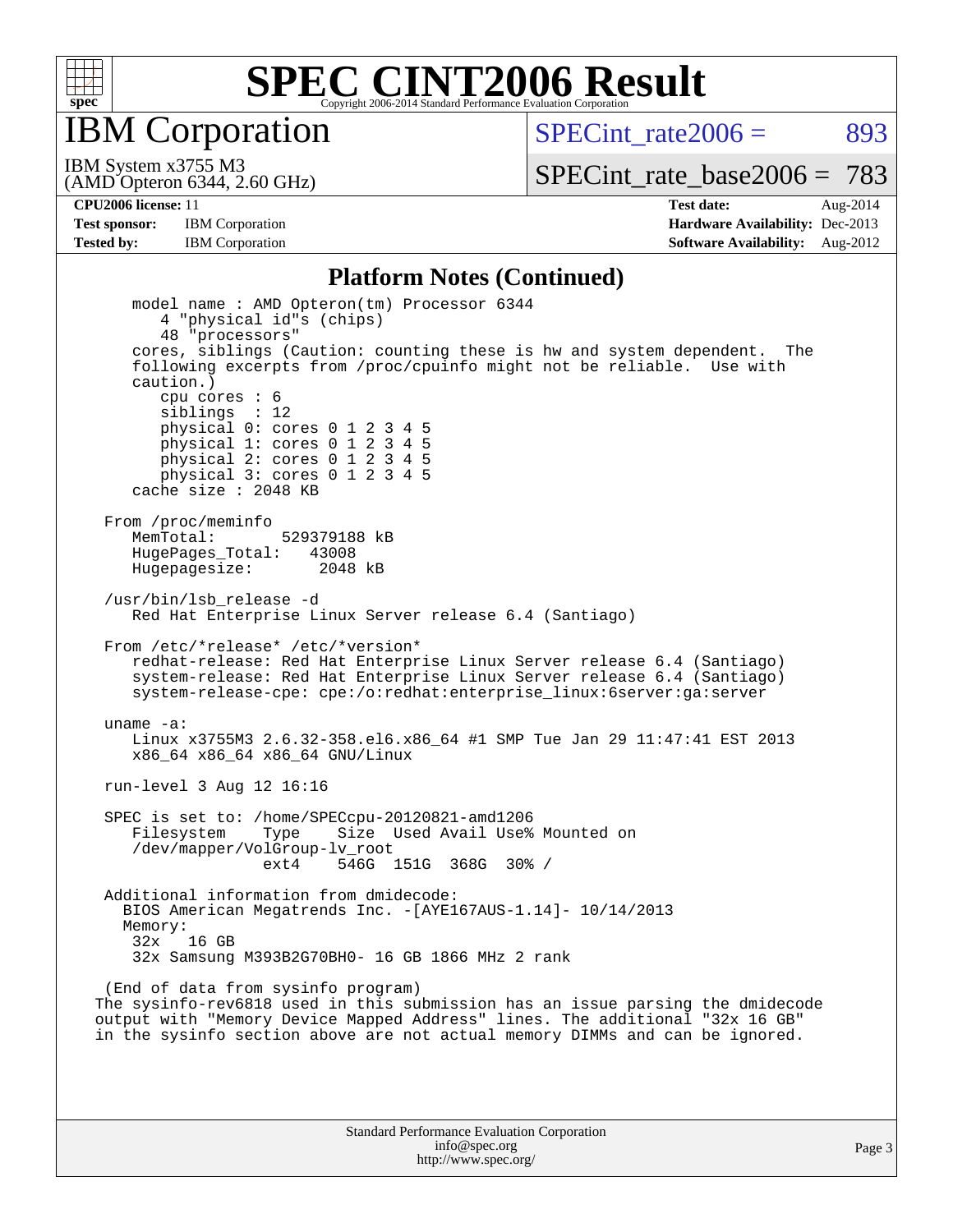

# IBM Corporation

SPECint rate $2006 = 893$ 

[SPECint\\_rate\\_base2006 =](http://www.spec.org/auto/cpu2006/Docs/result-fields.html#SPECintratebase2006) 783

IBM System x3755 M3

(AMD Opteron 6344, 2.60 GHz)

**[Tested by:](http://www.spec.org/auto/cpu2006/Docs/result-fields.html#Testedby)** IBM Corporation **[Software Availability:](http://www.spec.org/auto/cpu2006/Docs/result-fields.html#SoftwareAvailability)** Aug-2012

**[CPU2006 license:](http://www.spec.org/auto/cpu2006/Docs/result-fields.html#CPU2006license)** 11 **[Test date:](http://www.spec.org/auto/cpu2006/Docs/result-fields.html#Testdate)** Aug-2014 **[Test sponsor:](http://www.spec.org/auto/cpu2006/Docs/result-fields.html#Testsponsor)** IBM Corporation **[Hardware Availability:](http://www.spec.org/auto/cpu2006/Docs/result-fields.html#HardwareAvailability)** Dec-2013

#### **[General Notes](http://www.spec.org/auto/cpu2006/Docs/result-fields.html#GeneralNotes)**

Environment variables set by runspec before the start of the run: LD\_LIBRARY\_PATH = "/home/SPECcpu-20120821-amd1206/amd1206-rate-libs-revA/32:/home/SPECcpu-20120821-amd1206/amd1206-rate-libs-revA/64"

The x86 Open64 Compiler Suite is only available from (and supported by) AMD at <http://developer.amd.com/cpu/open64>

Binaries were compiled on a system with 2x AMD Opteron 6386SE chips + 128GB Memory using RHEL 6.3

## **[Base Compiler Invocation](http://www.spec.org/auto/cpu2006/Docs/result-fields.html#BaseCompilerInvocation)**

[C benchmarks](http://www.spec.org/auto/cpu2006/Docs/result-fields.html#Cbenchmarks): [opencc](http://www.spec.org/cpu2006/results/res2014q3/cpu2006-20140818-30952.flags.html#user_CCbase_Fopencc)

[C++ benchmarks:](http://www.spec.org/auto/cpu2006/Docs/result-fields.html#CXXbenchmarks) [openCC](http://www.spec.org/cpu2006/results/res2014q3/cpu2006-20140818-30952.flags.html#user_CXXbase_FopenCC)

#### **[Base Portability Flags](http://www.spec.org/auto/cpu2006/Docs/result-fields.html#BasePortabilityFlags)**

 400.perlbench: [-DSPEC\\_CPU\\_LP64](http://www.spec.org/cpu2006/results/res2014q3/cpu2006-20140818-30952.flags.html#b400.perlbench_basePORTABILITY_DSPEC_CPU_LP64) [-DSPEC\\_CPU\\_LINUX\\_X64](http://www.spec.org/cpu2006/results/res2014q3/cpu2006-20140818-30952.flags.html#b400.perlbench_baseCPORTABILITY_DSPEC_CPU_LINUX_X64) 401.bzip2: [-DSPEC\\_CPU\\_LP64](http://www.spec.org/cpu2006/results/res2014q3/cpu2006-20140818-30952.flags.html#suite_basePORTABILITY401_bzip2_DSPEC_CPU_LP64) 403.gcc: [-DSPEC\\_CPU\\_LP64](http://www.spec.org/cpu2006/results/res2014q3/cpu2006-20140818-30952.flags.html#suite_basePORTABILITY403_gcc_DSPEC_CPU_LP64) 429.mcf: [-DSPEC\\_CPU\\_LP64](http://www.spec.org/cpu2006/results/res2014q3/cpu2006-20140818-30952.flags.html#suite_basePORTABILITY429_mcf_DSPEC_CPU_LP64) 445.gobmk: [-DSPEC\\_CPU\\_LP64](http://www.spec.org/cpu2006/results/res2014q3/cpu2006-20140818-30952.flags.html#suite_basePORTABILITY445_gobmk_DSPEC_CPU_LP64) 456.hmmer: [-DSPEC\\_CPU\\_LP64](http://www.spec.org/cpu2006/results/res2014q3/cpu2006-20140818-30952.flags.html#suite_basePORTABILITY456_hmmer_DSPEC_CPU_LP64) 458.sjeng: [-DSPEC\\_CPU\\_LP64](http://www.spec.org/cpu2006/results/res2014q3/cpu2006-20140818-30952.flags.html#suite_basePORTABILITY458_sjeng_DSPEC_CPU_LP64) 462.libquantum: [-DSPEC\\_CPU\\_LP64](http://www.spec.org/cpu2006/results/res2014q3/cpu2006-20140818-30952.flags.html#suite_basePORTABILITY462_libquantum_DSPEC_CPU_LP64) [-DSPEC\\_CPU\\_LINUX](http://www.spec.org/cpu2006/results/res2014q3/cpu2006-20140818-30952.flags.html#b462.libquantum_baseCPORTABILITY_DSPEC_CPU_LINUX) 464.h264ref: [-DSPEC\\_CPU\\_LP64](http://www.spec.org/cpu2006/results/res2014q3/cpu2006-20140818-30952.flags.html#suite_basePORTABILITY464_h264ref_DSPEC_CPU_LP64)

483.xalancbmk: [-DSPEC\\_CPU\\_LINUX](http://www.spec.org/cpu2006/results/res2014q3/cpu2006-20140818-30952.flags.html#b483.xalancbmk_baseCXXPORTABILITY_DSPEC_CPU_LINUX)

#### **[Base Optimization Flags](http://www.spec.org/auto/cpu2006/Docs/result-fields.html#BaseOptimizationFlags)**

[C benchmarks](http://www.spec.org/auto/cpu2006/Docs/result-fields.html#Cbenchmarks):

[-Ofast](http://www.spec.org/cpu2006/results/res2014q3/cpu2006-20140818-30952.flags.html#user_CCbase_F-Ofast) [-CG:local\\_sched\\_alg=1](http://www.spec.org/cpu2006/results/res2014q3/cpu2006-20140818-30952.flags.html#user_CCbase_F-CG:local_sched_alg_2175ca61f1a2717f1ec57b14995b9e7a) [-INLINE:aggressive=ON](http://www.spec.org/cpu2006/results/res2014q3/cpu2006-20140818-30952.flags.html#user_CCbase_F-INLINE:aggressive_1968a21fda3b9e485676870015f71302) [-IPA:plimit=8000](http://www.spec.org/cpu2006/results/res2014q3/cpu2006-20140818-30952.flags.html#user_CCbase_F-IPA:plimit_92cba83f3d47f09c7d5368fda93ddbd7) [-IPA:small\\_pu=100](http://www.spec.org/cpu2006/results/res2014q3/cpu2006-20140818-30952.flags.html#user_CCbase_F-IPA:small_pu_900a09767c6929d55c26ea3d32399996) [-HP:bd=2m:heap=2m](http://www.spec.org/cpu2006/results/res2014q3/cpu2006-20140818-30952.flags.html#user_CCbase_F-HUGEPAGE_539c723a9f9bd1bd95cd839aeb740bae) [-mso](http://www.spec.org/cpu2006/results/res2014q3/cpu2006-20140818-30952.flags.html#user_CCbase_F-mso) [-LNO:prefetch=2](http://www.spec.org/cpu2006/results/res2014q3/cpu2006-20140818-30952.flags.html#user_CCbase_F-LNO:prefetch_9aee81855ba0592a3c8a40ba7b041143) [-march=bdver1](http://www.spec.org/cpu2006/results/res2014q3/cpu2006-20140818-30952.flags.html#user_CCbase_F-march_fdb9f2653a6b3eaa60be4cf93a9ba5f3)

[C++ benchmarks:](http://www.spec.org/auto/cpu2006/Docs/result-fields.html#CXXbenchmarks)

[-Ofast](http://www.spec.org/cpu2006/results/res2014q3/cpu2006-20140818-30952.flags.html#user_CXXbase_F-Ofast) [-m32](http://www.spec.org/cpu2006/results/res2014q3/cpu2006-20140818-30952.flags.html#user_CXXbase_F-m32) [-INLINE:aggressive=on](http://www.spec.org/cpu2006/results/res2014q3/cpu2006-20140818-30952.flags.html#user_CXXbase_F-INLINE:aggressive_e14807c0a1e56a6a83cb25ab07c7ae8a) [-CG:cmp\\_peep=on](http://www.spec.org/cpu2006/results/res2014q3/cpu2006-20140818-30952.flags.html#user_CXXbase_F-CG:cmp_peep_ab90c979e95bee1f1f617a32622424ed) [-D\\_\\_OPEN64\\_FAST\\_SET](http://www.spec.org/cpu2006/results/res2014q3/cpu2006-20140818-30952.flags.html#user_CXXbase_F-D__OPEN64_FAST_SET_294c6d8260f208640e5474aae24dc22e) [-march=bdver1](http://www.spec.org/cpu2006/results/res2014q3/cpu2006-20140818-30952.flags.html#user_CXXbase_F-march_fdb9f2653a6b3eaa60be4cf93a9ba5f3) [-L/root/work/libraries/SmartHeap-10/lib -lsmartheap](http://www.spec.org/cpu2006/results/res2014q3/cpu2006-20140818-30952.flags.html#user_CXXbase_F-L_lib_directory_lsmartheap_85a76c4428362ddebb9fcf59329573fc)

#### **[Peak Compiler Invocation](http://www.spec.org/auto/cpu2006/Docs/result-fields.html#PeakCompilerInvocation)**

[C benchmarks](http://www.spec.org/auto/cpu2006/Docs/result-fields.html#Cbenchmarks): [opencc](http://www.spec.org/cpu2006/results/res2014q3/cpu2006-20140818-30952.flags.html#user_CCpeak_Fopencc)

Continued on next page

Standard Performance Evaluation Corporation [info@spec.org](mailto:info@spec.org) <http://www.spec.org/>

Page 4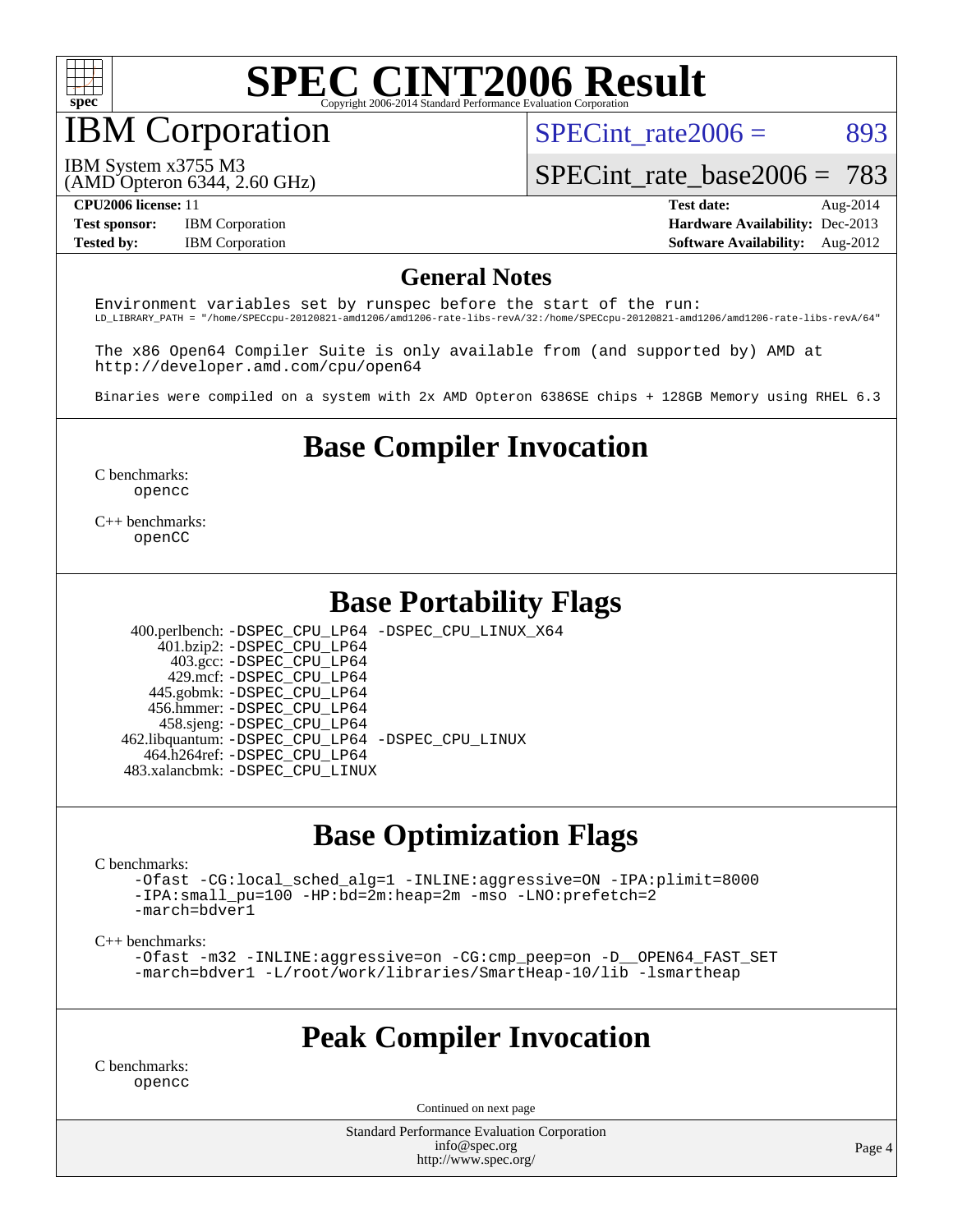

IBM Corporation

 $SPECTnt_rate2006 = 893$ 

(AMD Opteron 6344, 2.60 GHz) IBM System x3755 M3

[SPECint\\_rate\\_base2006 =](http://www.spec.org/auto/cpu2006/Docs/result-fields.html#SPECintratebase2006) 783

**[CPU2006 license:](http://www.spec.org/auto/cpu2006/Docs/result-fields.html#CPU2006license)** 11 **[Test date:](http://www.spec.org/auto/cpu2006/Docs/result-fields.html#Testdate)** Aug-2014 **[Test sponsor:](http://www.spec.org/auto/cpu2006/Docs/result-fields.html#Testsponsor)** IBM Corporation **[Hardware Availability:](http://www.spec.org/auto/cpu2006/Docs/result-fields.html#HardwareAvailability)** Dec-2013 **[Tested by:](http://www.spec.org/auto/cpu2006/Docs/result-fields.html#Testedby)** IBM Corporation **[Software Availability:](http://www.spec.org/auto/cpu2006/Docs/result-fields.html#SoftwareAvailability)** Aug-2012

## **[Peak Compiler Invocation \(Continued\)](http://www.spec.org/auto/cpu2006/Docs/result-fields.html#PeakCompilerInvocation)**

[C++ benchmarks:](http://www.spec.org/auto/cpu2006/Docs/result-fields.html#CXXbenchmarks) [openCC](http://www.spec.org/cpu2006/results/res2014q3/cpu2006-20140818-30952.flags.html#user_CXXpeak_FopenCC)

#### **[Peak Portability Flags](http://www.spec.org/auto/cpu2006/Docs/result-fields.html#PeakPortabilityFlags)**

 400.perlbench: [-DSPEC\\_CPU\\_LP64](http://www.spec.org/cpu2006/results/res2014q3/cpu2006-20140818-30952.flags.html#b400.perlbench_peakPORTABILITY_DSPEC_CPU_LP64) [-DSPEC\\_CPU\\_LINUX\\_X64](http://www.spec.org/cpu2006/results/res2014q3/cpu2006-20140818-30952.flags.html#b400.perlbench_peakCPORTABILITY_DSPEC_CPU_LINUX_X64) 401.bzip2: [-DSPEC\\_CPU\\_LP64](http://www.spec.org/cpu2006/results/res2014q3/cpu2006-20140818-30952.flags.html#suite_peakPORTABILITY401_bzip2_DSPEC_CPU_LP64) 445.gobmk: [-DSPEC\\_CPU\\_LP64](http://www.spec.org/cpu2006/results/res2014q3/cpu2006-20140818-30952.flags.html#suite_peakPORTABILITY445_gobmk_DSPEC_CPU_LP64) 456.hmmer: [-DSPEC\\_CPU\\_LP64](http://www.spec.org/cpu2006/results/res2014q3/cpu2006-20140818-30952.flags.html#suite_peakPORTABILITY456_hmmer_DSPEC_CPU_LP64) 458.sjeng: [-DSPEC\\_CPU\\_LP64](http://www.spec.org/cpu2006/results/res2014q3/cpu2006-20140818-30952.flags.html#suite_peakPORTABILITY458_sjeng_DSPEC_CPU_LP64) 462.libquantum: [-DSPEC\\_CPU\\_LP64](http://www.spec.org/cpu2006/results/res2014q3/cpu2006-20140818-30952.flags.html#suite_peakPORTABILITY462_libquantum_DSPEC_CPU_LP64) [-DSPEC\\_CPU\\_LINUX](http://www.spec.org/cpu2006/results/res2014q3/cpu2006-20140818-30952.flags.html#b462.libquantum_peakCPORTABILITY_DSPEC_CPU_LINUX) 464.h264ref: [-DSPEC\\_CPU\\_LP64](http://www.spec.org/cpu2006/results/res2014q3/cpu2006-20140818-30952.flags.html#suite_peakPORTABILITY464_h264ref_DSPEC_CPU_LP64) 473.astar: [-DSPEC\\_CPU\\_LP64](http://www.spec.org/cpu2006/results/res2014q3/cpu2006-20140818-30952.flags.html#suite_peakPORTABILITY473_astar_DSPEC_CPU_LP64) 483.xalancbmk: [-DSPEC\\_CPU\\_LINUX](http://www.spec.org/cpu2006/results/res2014q3/cpu2006-20140818-30952.flags.html#b483.xalancbmk_peakCXXPORTABILITY_DSPEC_CPU_LINUX)

## **[Peak Optimization Flags](http://www.spec.org/auto/cpu2006/Docs/result-fields.html#PeakOptimizationFlags)**

[C benchmarks](http://www.spec.org/auto/cpu2006/Docs/result-fields.html#Cbenchmarks):

| 400.perlbench: -fb_create fbdata(pass 1) -fb_opt fbdata(pass 2) -Ofast<br>-LNO:prefetch=2 -LNO:opt=0 -IPA:plimit=20000<br>-OPT:unroll_times_max=8 -OPT:unroll_size=256<br>-OPT:unroll level=2 -OPT:keep ext=on -WOPT:if conv=0<br>-WOPT:sib=on -CG:local_sched_alg=1 -CG:unroll_fb_req=on<br>-CG:movext_icmp=off -HP:bd=2m:heap=2m -march=bdver1<br>-GRA:aggr_loop_splitting=off -GRA:loop_splitting=off |  |
|----------------------------------------------------------------------------------------------------------------------------------------------------------------------------------------------------------------------------------------------------------------------------------------------------------------------------------------------------------------------------------------------------------|--|
| 401.bzip2: -fb_create fbdata(pass 1) -fb_opt fbdata(pass 2) -03<br>-LNO:prefetch=2 -LNO:pf2=0 -OPT:alias=disjoint<br>$-OPT:qoto=off - CG:local \sched \alq=1 - HP:bdt=2m:heap=2m$<br>$-march = bdver2$                                                                                                                                                                                                   |  |
| 403.gcc: -fb_create fbdata(pass 1) -fb_opt fbdata(pass 2) -Ofast<br>-LNO:trip_count=256 -CG:cmp_peep=on -CG:pre_minreg_level=2<br>-m32 -HP:bdt=2m:heap=2m -GRA:unspill=on -IPA:small pu=200<br>$-WOPT:$ sib=on -march=bdver2 -mno-fma4                                                                                                                                                                   |  |
| 429.mcf: -03 -0PT:unroll_times_max=5 -ipa -INLINE:aggressive=on<br>-CG:gcm=off -CG:dsched=on -GRA:prioritize_by_density=on<br>-m32 -HP:bdt=2m:heap=2m -mso -march=bdver1                                                                                                                                                                                                                                 |  |
| 445.gobmk: -fb_create fbdata(pass 1) -fb_opt fbdata(pass 2) -Ofast<br>-OPT:unroll_size=256 -OPT:unroll_times_max=8<br>-OPT:keep_ext=on -IPA:plimit=750 -IPA:min_hotness=300<br>-IPA:pu_reorder=1 -LNO:ignore_feedback=off -WOPT:if_conv=2<br>$-HP:bd=2m:heap=2m -march=bdver1$                                                                                                                           |  |
| Continued on next page                                                                                                                                                                                                                                                                                                                                                                                   |  |
| Standard Performance Evaluation Corporation<br>info@spec.org                                                                                                                                                                                                                                                                                                                                             |  |

<http://www.spec.org/>

Page 5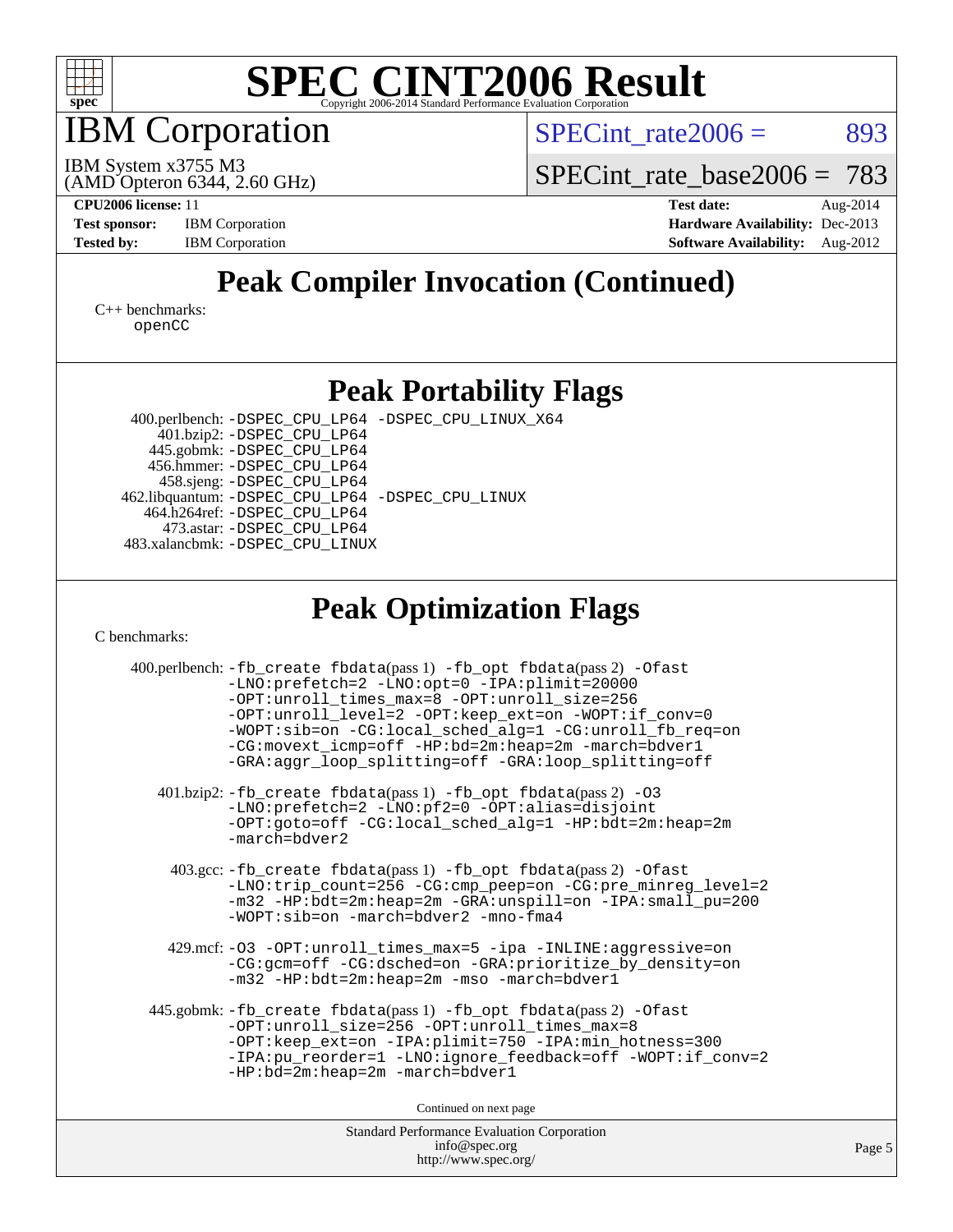

IBM Corporation

 $SPECTnt_rate2006 = 893$ 

(AMD Opteron 6344, 2.60 GHz) IBM System x3755 M3

[SPECint\\_rate\\_base2006 =](http://www.spec.org/auto/cpu2006/Docs/result-fields.html#SPECintratebase2006) 783

**[CPU2006 license:](http://www.spec.org/auto/cpu2006/Docs/result-fields.html#CPU2006license)** 11 **[Test date:](http://www.spec.org/auto/cpu2006/Docs/result-fields.html#Testdate)** Aug-2014 **[Test sponsor:](http://www.spec.org/auto/cpu2006/Docs/result-fields.html#Testsponsor)** IBM Corporation **[Hardware Availability:](http://www.spec.org/auto/cpu2006/Docs/result-fields.html#HardwareAvailability)** Dec-2013 **[Tested by:](http://www.spec.org/auto/cpu2006/Docs/result-fields.html#Testedby)** IBM Corporation **[Software Availability:](http://www.spec.org/auto/cpu2006/Docs/result-fields.html#SoftwareAvailability)** Aug-2012

## **[Peak Optimization Flags \(Continued\)](http://www.spec.org/auto/cpu2006/Docs/result-fields.html#PeakOptimizationFlags)**

|                                                                                                                                                                                                                               | 456.hmmer: -fb_create fbdata(pass 1) -fb_opt fbdata(pass 2) -Ofast<br>-LNO: prefetch=2 -OPT: alias=disjoint<br>-OPT:unroll_times_max=16 -OPT:unroll_size=512<br>-OPT:unroll_level=2 -OPT:keep_ext=on -CG:cflow=0<br>-CG:cmp_peep=on -CG:pre_local_sched=off -HP:bdt=2m:heap=2m<br>-CG:p2align=0 -CG:load_exe=3 -CG:dsched=on -march=bdver1         |  |  |  |
|-------------------------------------------------------------------------------------------------------------------------------------------------------------------------------------------------------------------------------|----------------------------------------------------------------------------------------------------------------------------------------------------------------------------------------------------------------------------------------------------------------------------------------------------------------------------------------------------|--|--|--|
|                                                                                                                                                                                                                               | 458.sjeng: -fb_create fbdata(pass 1) -fb_opt fbdata(pass 2) -Ofast<br>-CG:ptr_load_use=0 -CG:divrem_opt=on -CG:movext_icmp=off<br>-CG:locs_best=on -LNO:full_unroll=10 -IPA:pu_reorder=2<br>-HP:heap=2m:bd=2m -WOPT:sib=on -march=bdver1                                                                                                           |  |  |  |
|                                                                                                                                                                                                                               | $462$ .libquantum: basepeak = yes                                                                                                                                                                                                                                                                                                                  |  |  |  |
|                                                                                                                                                                                                                               | 464.h264ref: -fb_create fbdata(pass 1) -fb_opt fbdata(pass 2) -03<br>-OPT:unroll_size=256 -OPT:unroll_times_max=2<br>-IPA:plimit=20000 -OPT:alias=disjoint -CG:ptr_load_use=0<br>-CG:local_sched_alg=1 -HP:bdt=2m:heap=2m -march=bdver1                                                                                                            |  |  |  |
| $C++$ benchmarks:                                                                                                                                                                                                             |                                                                                                                                                                                                                                                                                                                                                    |  |  |  |
|                                                                                                                                                                                                                               | $471.$ omnetpp: basepeak = yes                                                                                                                                                                                                                                                                                                                     |  |  |  |
|                                                                                                                                                                                                                               | 473.astar: -fb_create fbdata(pass 1) -fb_opt fbdata(pass 2) -Ofast<br>-WOPT:if conv=0 -WOPT:sib=on -CG:divrem opt=on<br>-CG:p2align=1 -CG:dsched=on -GRA:optimize_boundary=on<br>-OPT:alias=disjoint -INLINE:aggressive=on<br>-IPA: small_pu=3000 -IPA: plimit=3000 -HP: bdt=2m: heap=2m<br>-march=bdver1                                          |  |  |  |
|                                                                                                                                                                                                                               | 483.xalancbmk: -Ofast -LNO: prefetch=2 -OPT: unroll_size=512<br>-OPT:unroll_times_max=8 -D__OPEN64_FAST_SET<br>-INLINE:aggressive=on -m32 -CG:cmp_peep=on<br>-CG:local_sched=off -CG:p2align=1 -GRA:unspill=on<br>-TENV:frame_pointer=off -fno-emit-exceptions -march=bdver2<br>$-mno-fma4$<br>-L/root/work/libraries/SmartHeap-10/lib -lsmartheap |  |  |  |
|                                                                                                                                                                                                                               | The flags files that were used to format this result can be browsed at<br>http://www.spec.org/cpu2006/flags/x86-open64-452-flags-rate-revA-III.html<br>http://www.spec.org/cpu2006/flags/IBM-Platform-Flags-V1.2-AMD-A.html                                                                                                                        |  |  |  |
| You can also download the XML flags sources by saving the following links:<br>http://www.spec.org/cpu2006/flags/x86-open64-452-flags-rate-revA-III.xml<br>http://www.spec.org/cpu2006/flags/IBM-Platform-Flags-V1.2-AMD-A.xml |                                                                                                                                                                                                                                                                                                                                                    |  |  |  |
|                                                                                                                                                                                                                               |                                                                                                                                                                                                                                                                                                                                                    |  |  |  |
|                                                                                                                                                                                                                               |                                                                                                                                                                                                                                                                                                                                                    |  |  |  |